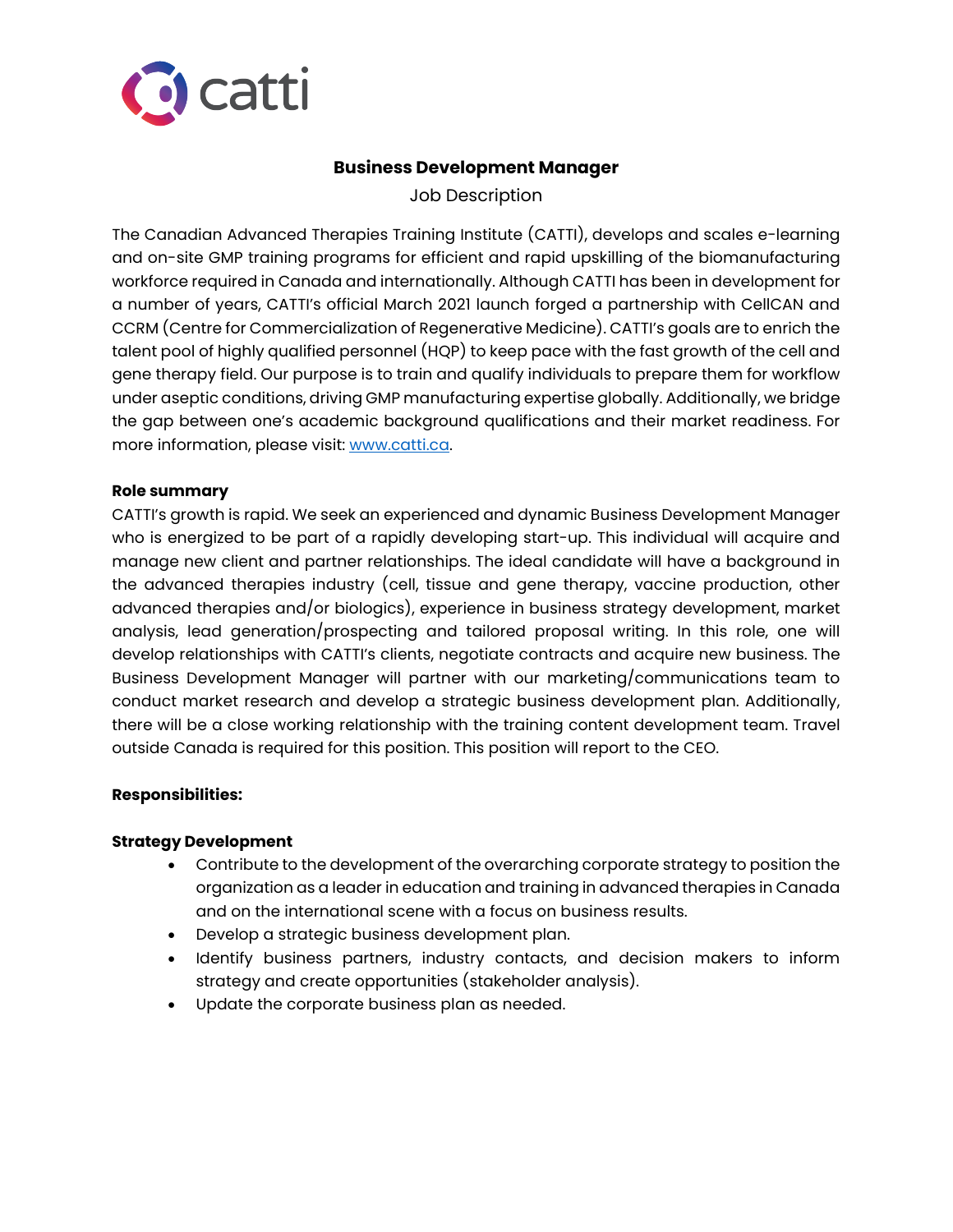

#### **Early Lead Generation**

- Utilize digital platforms, databases as well as CATTI's resources/relationships to identify potential customers that require robust training services in the biomanufacturing field.
- Lead early-stage communication with potential customers and drive the entire "sales-cycle" process. This includes signing of confidentiality agreements, proposal writing and service quotes, as well as diagnosing and defining prospective client's learning assessments/ pathways/activities.
- Maintain accurate prospecting activity records.

## **Proposal Generation**

- Lead the proposal process by working closely with the CEO and technical subject matter experts to understand client needs clearly and draft tailored and competitive proposals (including accuracy of scope, timelines, budgets, etc.).
- Follow-up on proposals in a timely manner, negotiate terms, drive closure on agreements and build the client base.

#### **Market and Competitive Analysis**

- Utilize digital platforms and databases, as well as CATTI's resources and relationships, to assess evolving market trends.
- Acquire detailed knowledge of the competitive landscape in the advanced therapies space.
- Create regular and ad hoc market and competitive analysis reports to drive early lead generation. To that end, this will inform senior management in regard to training development content.

#### **Digital Marketing Support**

- Provide support to marketing/communications team to help define key messages, grow inbound traffic and maintain company/brand awareness.
- Assist with the creation of website content.
- Manage contact list to support various digital marketing initiatives as needed.

#### **Management Reporting**

• Provide monthly pipeline reports to senior management, including sales metrics (i.e. close ratios, pipeline graphics), progress/analysis on sales and marketing initiatives, lead nurturing and conference strategy.

NOTE: It is important to recognize that CATTI is still an evolving organization and, as such, represents a challenging and fluid working environment. Your duties will be influenced by the needs of the organization and will require flexibility and adaptability. It is also important to